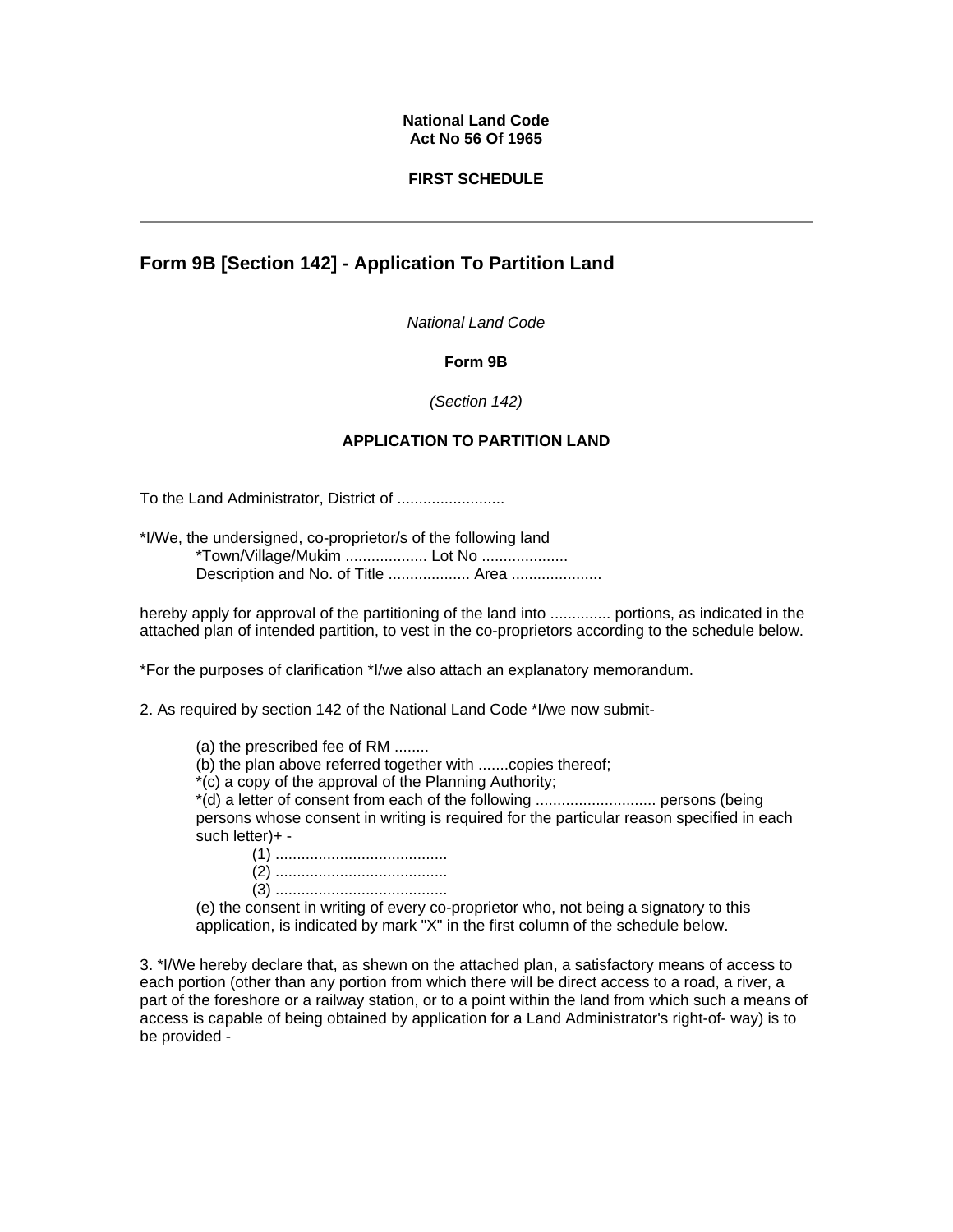\*(i) over land which is to be treated as surrendered to the State Authority.

\*(ii) by a right of way to be declared by the Land Administrator.

\*4. With respect to the land to be treated as surrendered in accordance with sub-paragraph (i) above I/we hereby undertake to make up a road to the standard specified by the State Authority.

*[For use only where the land is affected by a designation made by the State Authority under subsection 136(2) of the National Land Code]*

Dated this .................day of .............. 19, ...................

*.....................................................................* 

*...................................................................... Signature/s of Co-proprietor/s of the land* 

## **SCHEDULE OF PARTITION**

| Mark:"X" to<br>denote non-<br>signatory | Full name of<br>each co-<br>proprietor | Address of Co-<br>proprietor | Registered<br>share in land | Area of<br>appropriate<br>portion | Symbol on<br>Plan for<br>Portion |
|-----------------------------------------|----------------------------------------|------------------------------|-----------------------------|-----------------------------------|----------------------------------|
|                                         |                                        |                              |                             |                                   |                                  |
|                                         |                                        |                              |                             |                                   |                                  |
|                                         |                                        |                              |                             |                                   |                                  |
|                                         |                                        |                              |                             |                                   |                                  |

#### \_\_\_\_\_\_\_\_\_\_\_\_\_\_\_\_\_ *For Official Use Only*

(A) Rent for the current year paid.

(B) (1) Partition as in attached plan approved. (2) One copy of the said plan retained. *Land Administrator ......*......................................

*[For use where planning approval not earlier abtained]*

....................... *Signature*

*Planning Authority ....*........................................